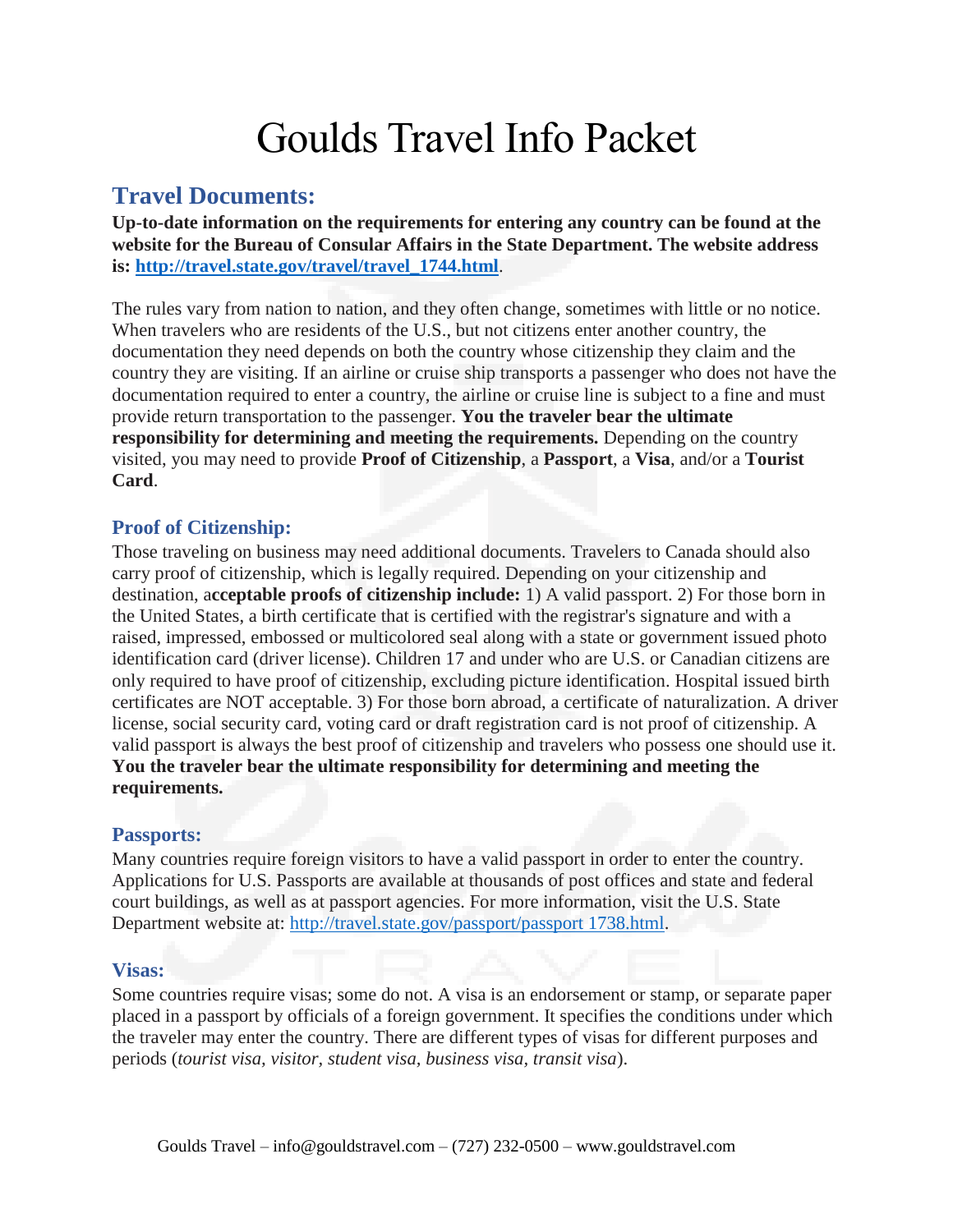## **Tourist Cards:**

Some countries accept a tourist card for entry instead of requiring a passport.

## **Minors under 18 NOT traveling with BOTH parents require consent to travel.**

We strongly advise all single, divorcees, grandparents, and family friends that you obtain a notarized statement from the court or the other parent(s) giving you authorization to travel outside the United States with these children, (even if you have been awarded custody).

**Due to always changing immigration and territory laws, it is your responsibility to check with the National Tourist Office or Embassy of the country in which you are traveling to.**

# **Cancellation Policies:**

Every tour company has a slightly different policy for changing and/or cancelling. Penalties range from as little as \$25 to as much as 100% of your vacation. Please be sure you understand the cancellation/change policies of the tour company.

## **Airline Tickets:**

When your tour/package includes air transportation, generally the tour company decides the air carrier and flight times. The exact flight times, flight numbers and the airline carrier may not available until you have paid in full or up to 15 days prior to departure for a cruise. We do not have access to this information until the tour company/cruise line arranges your air itinerary and sends the documents to our offices. If you accept the airline tickets as issued, you are treated as a priority customer by the airlines, and your flight is monitored by the cruise line. If the flight is delayed, the cruise line will ensure your arrival to the ship. However, if you make any changes to the original airline tickets, you are on your own. The supplier cannot keep track of changes in your flight arrangements and the cruise line will not be responsible for delays, cancelled flights, etc. These changes may also result in penalties from the supplier.

## **Travel Protection Packages:**

Most Travel Protection Packages offer coverage against Trip Cancellation/Interruption, Travel Delay, Emergency Medical, Baggage Coverage & Delay, Travel Accident Coverage, Collision Loss Damage, Emergency Medical Help, Legal - Travel Help & Emergency Medical Transportation. The protection packages are optional; however, we strongly recommend you purchase one. Most personal health insurance plans that you may currently have do not cover medical expenses incurred outside the United States, and almost none provide funds for medical evacuation back to a U.S. hospital where you can receive the proper care and treatment for your illness or injury. Medical evacuation to be air-lifted to a U.S. hospital is extremely expensive; and many carriers will refuse to provide services without proof of insurance. You may purchase the Travel Protection Package up to and including your Trip Departure Date.

# **Special Requests / Preferences / Special Occasions:**

Any special dietary, medical requests or disability access must be made in writing at the time of booking. The vendor will make every effort to accommodate such requests. Please let your advisor know if you have any special requests, preferences, or special occasions, so the advisor can inform the supplier.